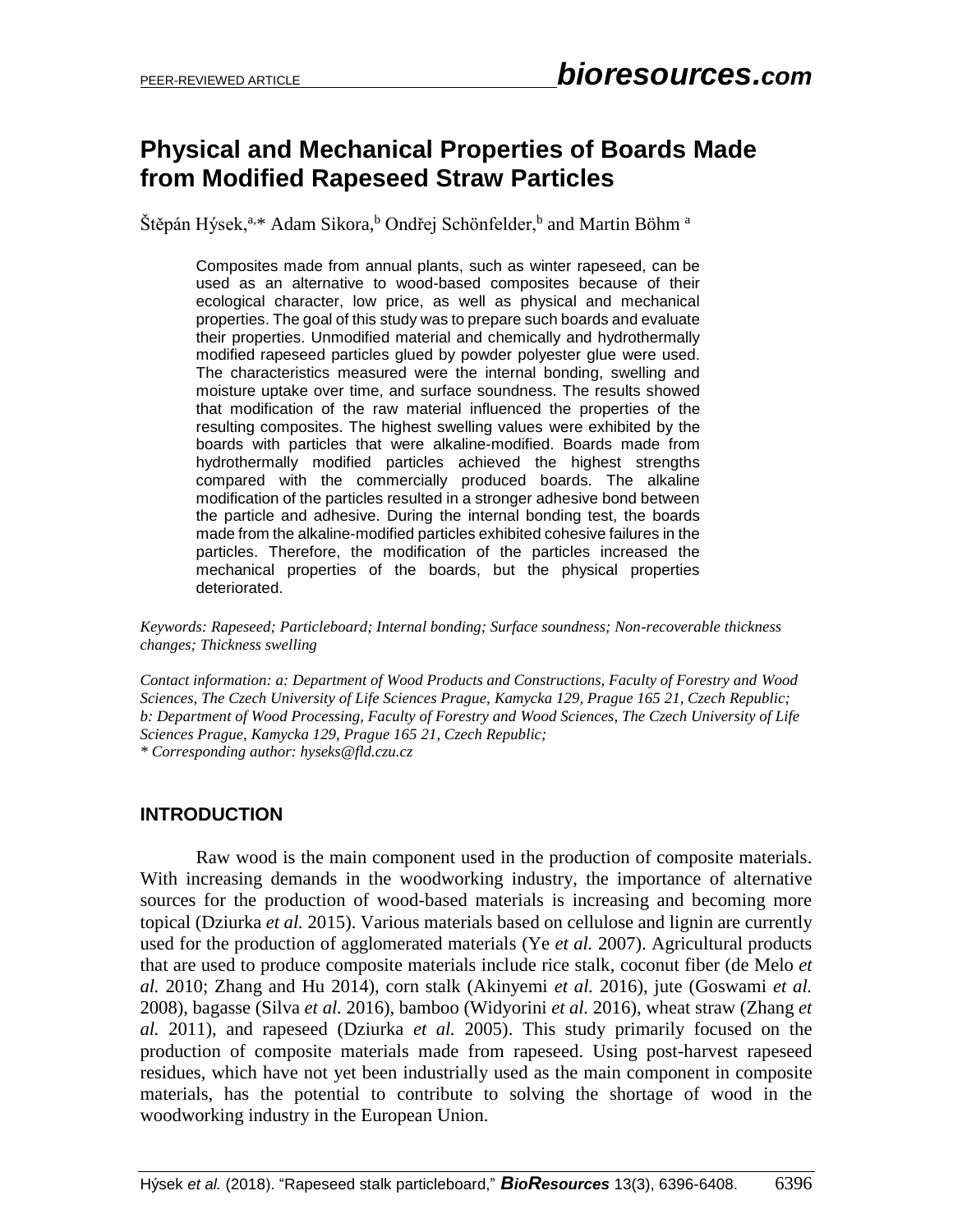The yield per hectare of rapeseed stalk is 3 t to 10 t, which means there is a production of 42 million t of post-harvest rapeseed residue in the European Union (Eurostat 2015). The chemical composition of rapeseed stalk is slightly different from that of wood. Rapeseed particles contain less cellulose and lignin, and more hemicellulose and extractive substances. The cellulose contained in stalks positively affects the resulting mechanical and physical properties of composite boards (Dziurka and Mirski 2013; Dukarska *et al.* 2017). There are different requirements for the mechanical and physical properties of composite materials, depending on their use. The change in the shape of a material caused by moisture is one of the most discussed physical properties. The effects of moisture have a major impact on the resulting properties and use of a composite material (Halligan 1970).

These effects mostly manifest themselves as a reduction in the strength of the boards, their durability, and changes in their shape (Gaff 2014). Dimensional changes can be prevented by the type of adhesive used, which can also affect the resulting usability of a material in the furniture and construction industries (Mirski *et al.* 2012; Gaff and Gašparík 2013). In terms of practical utilization, the internal bonding and surface soundness of materials are tested.

The objectives of this study were to evaluate selected mechanical and physical properties of composite materials made from rapeseed particles and to assess the effects of surface modification on these properties. The monitored mechanical properties were surface soundness and internal bonding. Because it is believed that the modification of particles disrupts the waxy and siliceous substances on the particle surface, the swelling and moisture of the boards over time were also observed. The resulting properties were compared with the properties of oriented strand board (OSB) and particleboard.

#### **EXPERIMENTAL**

#### **Materials**

Test specimens based on rapeseed stalk particles were used in this research. For the particle characteristics, a screen analysis was performed; the percentages of individual fractions are shown in Table 1. DAKOTEX2600 (Dakota Coatings N.V., Nazareth, Belgium), a powder adhesive made of polyester and epoxy resin, was used for board production. Table 2 lists the markings of the manufactured and commercial boards that were further used in the study.

| <b>Fraction (mm)</b> $\parallel$ 0 - 0.25 $\parallel$ 0.25 - 0.5 $\parallel$ 0.5 - 0.8 $\parallel$ 0.8 - 1.6 $\parallel$ 1.6 - 2 $\parallel$ 2 - 3.15 $\parallel$ 3.15 - 8 |  |  |  |  |
|----------------------------------------------------------------------------------------------------------------------------------------------------------------------------|--|--|--|--|
| Frequency (%)                                                                                                                                                              |  |  |  |  |

|  |  |  | Table 2. Marking of the Manufactured Boards and Commercial Boards |  |  |  |
|--|--|--|-------------------------------------------------------------------|--|--|--|
|--|--|--|-------------------------------------------------------------------|--|--|--|

| <b>Mark</b> | <b>Type of Board</b>                                                   |
|-------------|------------------------------------------------------------------------|
|             | Board made from unmodified rapeseed particles                          |
|             | Board made from hydrothermally modified rapeseed particles             |
| 3           | Board made from rapeseed particles modified in an alkaline environment |
|             | Particleboard                                                          |
|             | NSR                                                                    |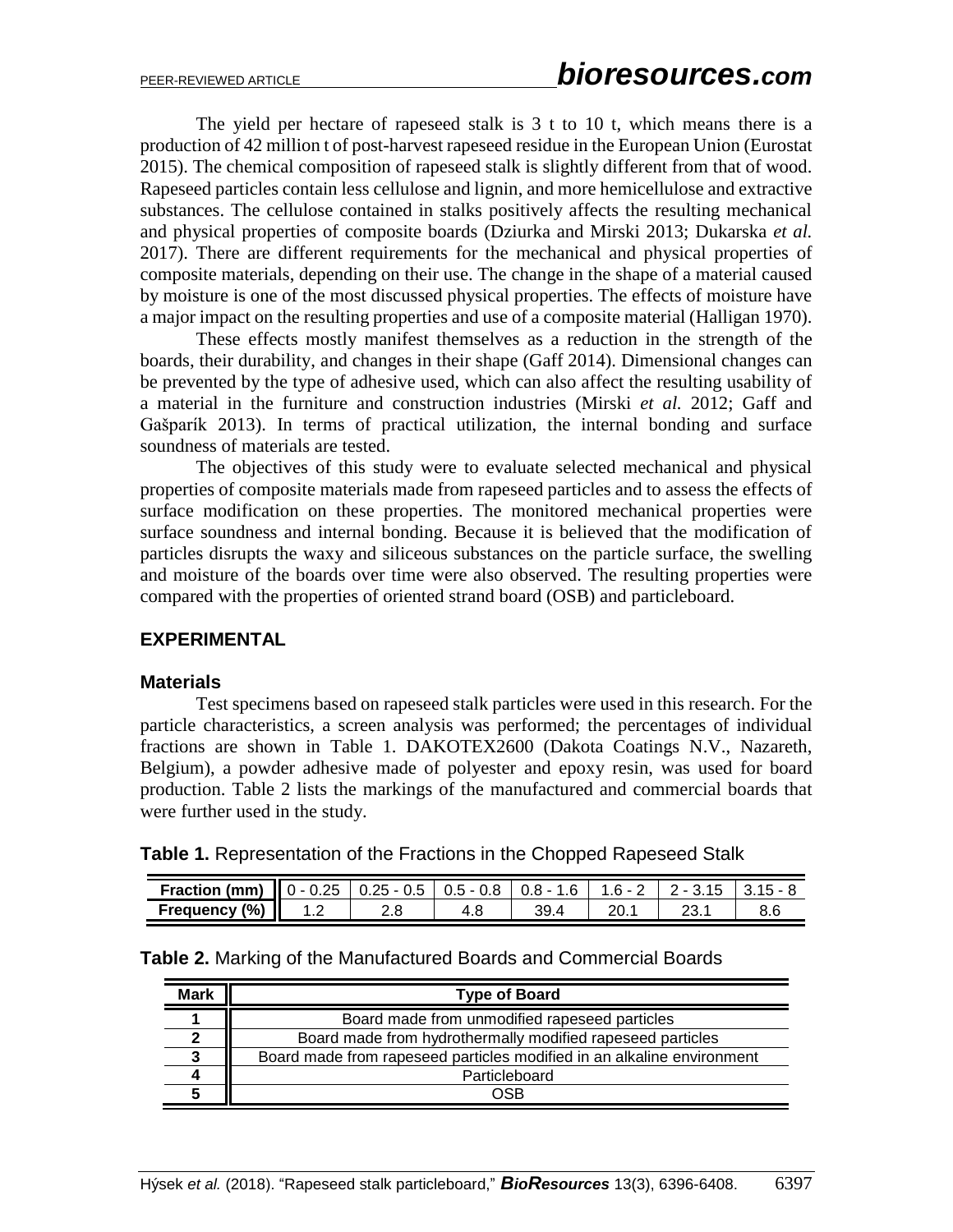#### **Methods**

Boards made from raw and modified rapeseed particles were compared with commercially available wood-based materials, namely OSB (load-bearing board for use in humid conditions with thickness of 12 mm and density of 620 kg/m<sup>3</sup>) and particleboard (panel for interior use in dry conditions with thickness of 12 mm and density of 670 kg/m<sup>3</sup>). In order to disrupt the waxy layer on the surface of stems that could inhibit high-quality bonding between the particle and the adhesive, the particles were pre-treated (Částková *et al*. 2018). To achieve a better particle-adhesive bond, the rapeseed particles were hydrothermally (submerged in boiling water for 45 min) and chemically (soaked in a 2% NaOH solution at a water temperature of 25  $^{\circ}$ C) modified. To remove residual substances from the NaOH solution, the modified particles were thoroughly rinsed and dried.

Boards with a thickness of 12 mm and nominal density of  $620 \text{ kg/m}^3$  were made. The adhesive was applied to the particles using a laboratory adhesive applicator (Imal, Modena, Italy). A resin dosage of 10% on straw dry mass was applied. After the adhesive was applied, a uniform particle sheet with the uniform area density was created on steel panels. This particle sheet was placed in a laboratory press (Strozatech, Brno, Czech Republic). The pressing was performed at a pressure of 2.3 MPa and board temperature of 185 °C for 10 min. At the end of the press cycle, a temperature of 170 °C was reached in the center of the boards. The closing speed of the press was 150 s. After the press was opened, the boards were removed and allowed to cool slowly.

The thickness of the boards was levelled to 12 mm, and then 50-mm  $\times$  50-mm  $\times$ 12-mm test specimens were randomly cut from the boards. The vertical density profile of the boards was determined for these specimens. A Compact X-ray density profile Analyser DPX300-LTE (Imal, Modena, Italy) was employed.

Specimens with the dimensions 50 mm  $\times$  50 mm  $\times$  12 mm intended for the internal bonding and surface soundness testing were conditioned to an equilibrium moisture content in a climatic chamber at a relative humidity of 65% and temperature of 20  $\degree$ C for 14 d. The specimens for monitoring the swelling over time were dried in an oven at 103 °C down to 0% moisture content. A total of 15 pieces of each type of board were made to monitor the swelling, 15 pieces were made for the internal bonding testing, and 15 pieces were made for the surface soundness testing.

The first monitored property was the swelling of a specimen over time. Rapeseed, OSB, and particleboard test specimens were dried to a 0% moisture content, and their dimensions and weight were measured in their oven-dry state. The monitored characteristics were the dimensions increase over time in all board directions and the moisture increase. The swelling and absorption were determined by measuring the dimensions and weight; the time intervals between measurements were 10 min, 20 min, 30 min, 1 h, 2 h, 4 h, 6 h, 12 h, 1 d, 2 d, and 3 d. The change in the dimensions was determined according to Eq. 1,

$$
\beta_t = \frac{\beta_{wt} - \beta_o}{\beta_o} \cdot 100 \,[\%]
$$
 (1)

where  $\beta_t$  is the increase in individual directions depending on the monitored time (%),  $\beta_0$ is the dimensions (mm) of the specimen in the oven dry state, and  $\beta_{wt}$  is the dimensions (mm) of the specimen in individual directions after each interval.

After testing of the swelling, the test specimens were oven-dried again and the nonrecoverable thickness changes in the test specimens were determined according to Eq. 2,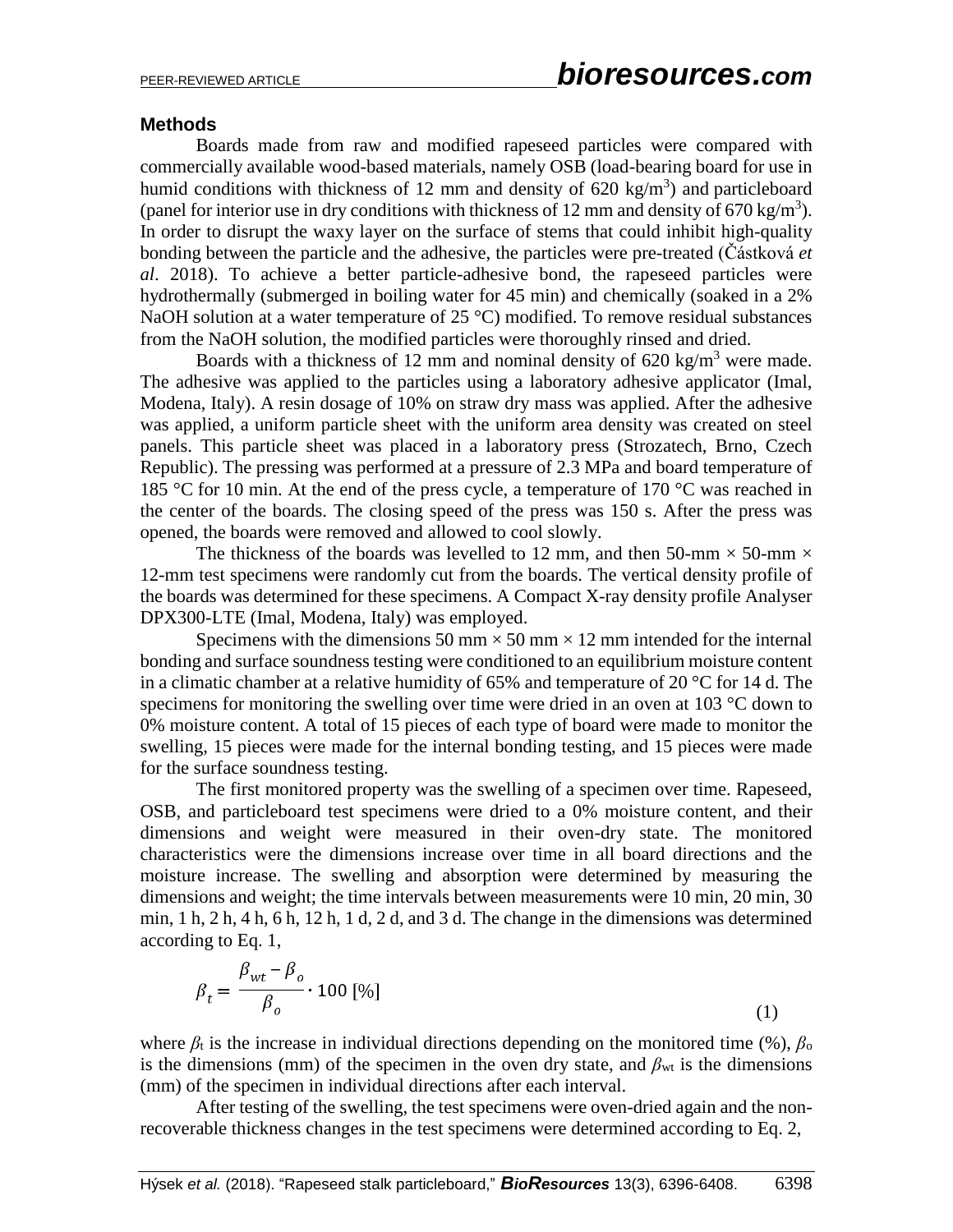(2)

$$
NRC = \frac{t_2 - t_1}{t_1} \cdot 100 \, [\%]
$$

where *NRC* is the non-recoverable thickness change (%),  $t_2$  is the thickness of the specimen after the second drying (mm), and  $t_1$  is the thickness of the specimen after the first drying (mm).



**Fig. 1.** Graphical representation of the calculation of the *NRC* according to Eq. 2

Internal bonding is the tensile strength of a composite material perpendicular to the plane of a board, where the board breaks down its center in the applied adhesive or material that forms the composite. The internal bonding was determined by following the standard EN 311 (2002). The test blocks to which the test specimens were glued were made of hard T-shaped ash wood, where the base of the block was identical to the dimensions of the test specimen (50 mm  $\times$  50 mm) and the dimensions of the top of the block were the same as those of the jaws of the universal testing machine (TIRA test 2850, TIRA GmbH, Schalkau, Germany). Epoxy glue was applied to the surface of a test specimen, which was glued to the wooden blocks and weighed down. After the glue hardened, the test specimens were returned to the climatic room to achieve an equilibrium moisture content. The tensile strength perpendicular to the plane of a board was determined according to Eq. 3,

$$
\sigma = \frac{F_{max}}{a \cdot b} [MPa] \tag{3}
$$

where  $F_{\text{max}}$  is the maximum tensile force applied to the specimen at the moment of failure (N), and *a* and *b* are the dimensions of the test specimen (mm).

Surface soundness is another examined mechanical property. Surface soundness is the tensile strength when the surface layer is torn from the surface of a wood-based board. It is determined by measuring the force required to tear a steel rivet from a test specimen (EN 319 1993). The surface soundness test was performed according to the relevant standard EN 319 (1993). The test was performed on test specimens with the dimensions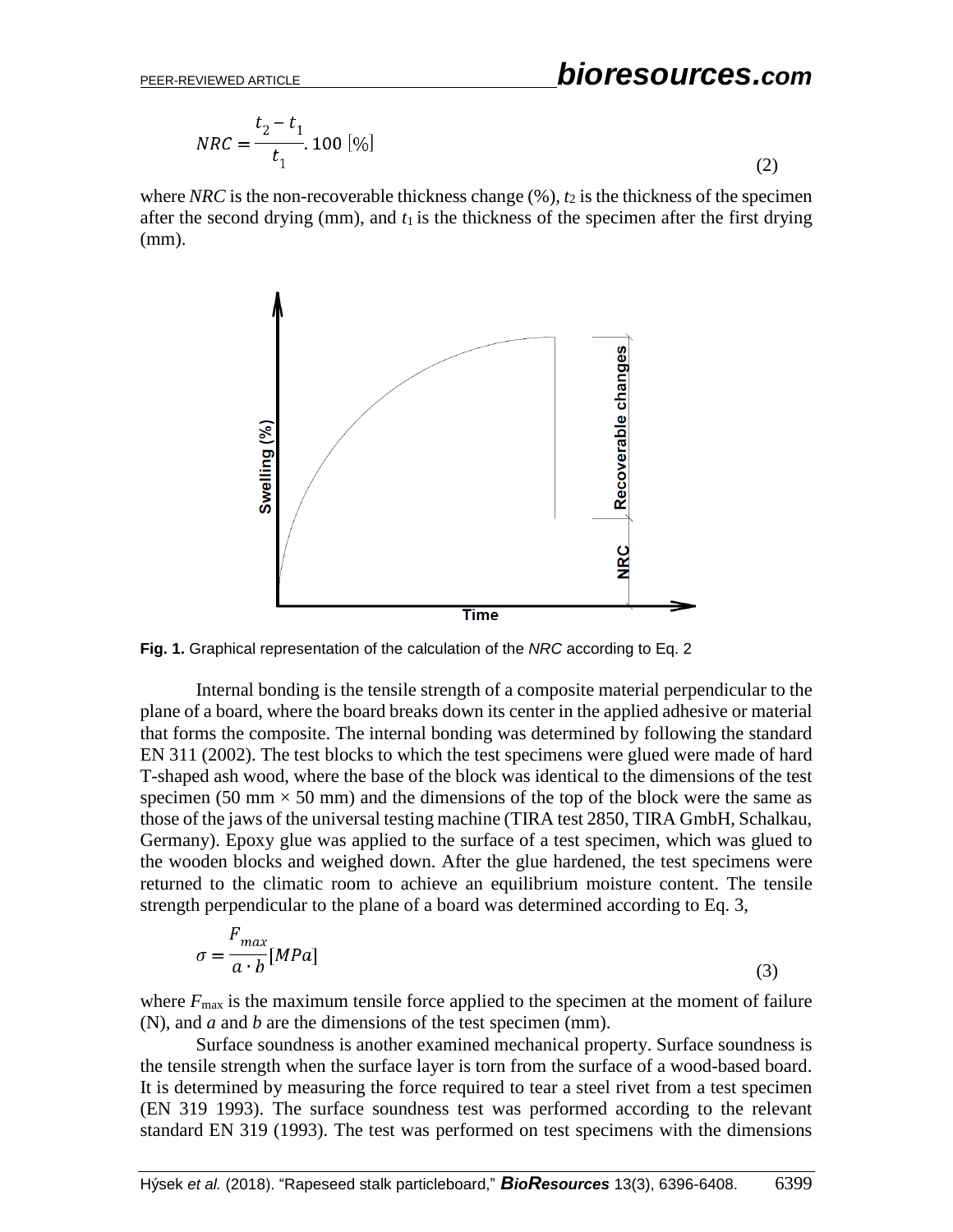$(100 \times 100)$  mm, and these specimens were randomly selected from the board. Test pads were glued to the test specimens with the required dimensions using epoxy adhesive. The prepared test specimens were then climatized in a climatic chamber at 65% relative humidity and 20 °C. The climatized specimens were then used to test the surface soundness with a Comtest adhesion tester (Coming Plus a.s., Prague, Czech Republic), and each specimen was tested in at least 12 places.

Scanning electron microscopy (SEM) of the broken bonds after tensile testing perpendicular to the plane of the boards were performed using a MIRA 3 electron microscope (Tescan Orsay Holding, Brno, Czech Republic) with a secondary electron detector, operated at 15 kV acceleration voltage.

An analysis of variance (ANOVA) (Fisher's F–test) and Tukey's honest significant difference (HSD) test were used to evaluate the statistical significance of the individual factors (type of boards). A level of significance ( $\alpha$ ) of 0.05 was used for all of the statistical analyses. The statistical analyses were performed using STATISTICA 12 software (StatSoft CR s.r.o., Prague, Czech Republic).

## **RESULTS AND DISCUSSION**

Figure 2 shows the course of water absorption by the specimens immersed in water. As was expected, the amount of water absorbed rapidly increased after immersion (Huner 2015). It is clear from the graph that the moisture increase was the steepest up to approximately 1000 min, then from 1000 min to 3000 min the moisture was almost constant, and afterwards the absorption slightly increased. Similar results were reported by Cruz *et al.* (2011). This trend did not apply to the specimens made from OSB; these specimens exhibited a continuous increase in the moisture over the measured time. The highest moisture values were achieved in the rapeseed boards made from the hydrothermally modified particles. In contrast, the lowest moisture values were achieved with the specimens made from the particleboard. Although all of the differences in the moisture content of the boards after the experiment were statistically significant, the effect of particle modification on the water absorption over time was not as great as the effect on the swelling of the boards, which is shown in Fig. 3.



**Fig. 2.** Water absorption of the specimens immersed in water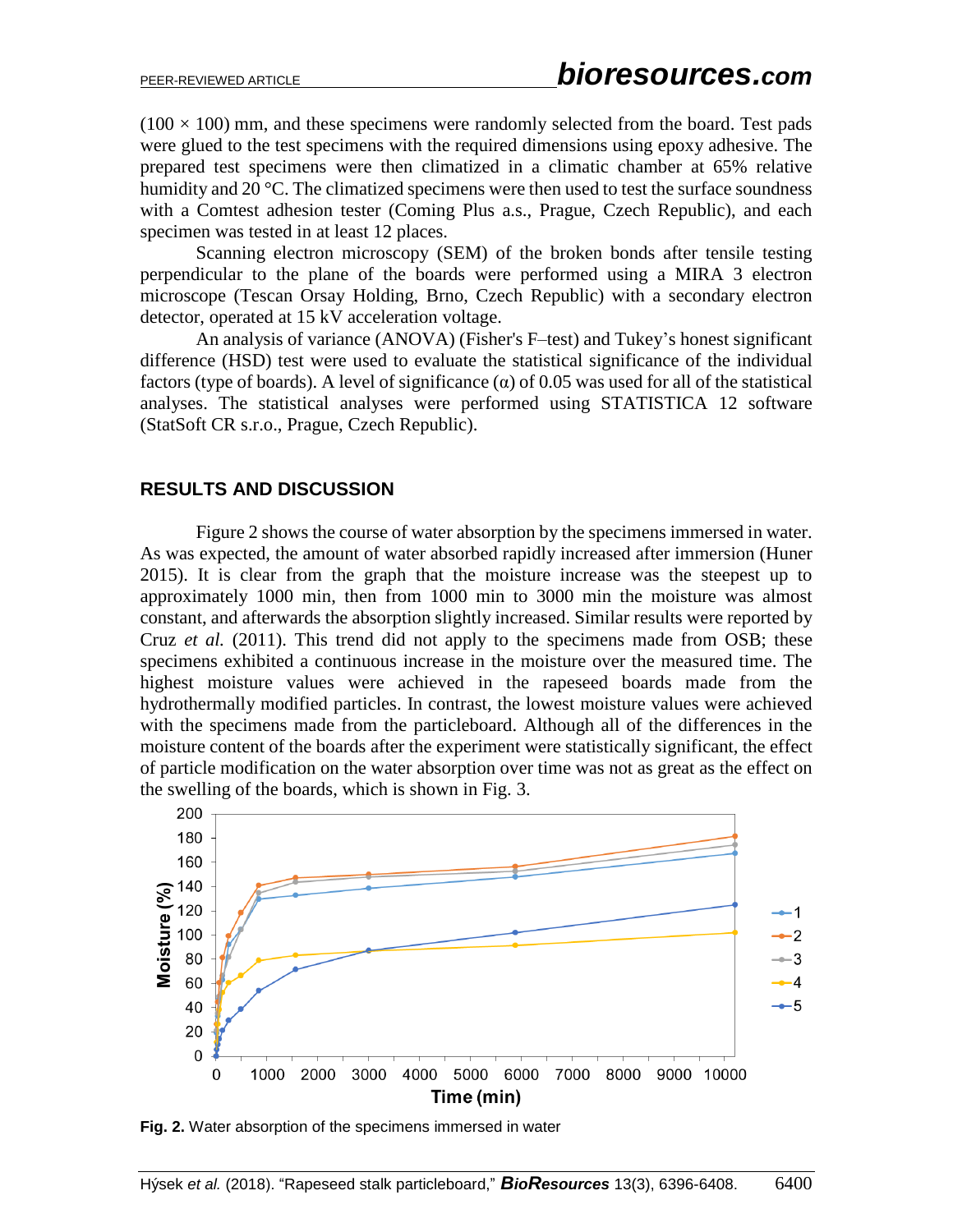Based on these results, it was concluded that boards made from rapeseed particles with the use of powder polyester adhesive can be used only for interior use, and a negative effect of particle modification on water absorption was found. The higher moisture values in the rapeseed-based particleboards were because of the absence of paraffin and other hydrophobic additives in the adhesive mixture. The figure also showed a clear effect from the particle modification on the higher resulting moisture content of the boards; the disruption of surface layer of particles led to higher water uptake (Hýsek *et al.* 2018). The differences between the moisture content of the boards at the end of the experiment were statistically significant ( $p < 0.01$ ). A higher water absorption for hydrothermally modified materials was also reported by Huner (2015).



**Fig. 3.** Thickness swelling of the test specimens over time

Figure 3 shows the thickness swelling of the test specimens over time. The thickness swelling was increased steadily to 1000 min, as was the case with the moisture absorption over time. After this time, the thickness swelling was almost constant. The highest thickness swelling values were achieved by the test specimens made from the chemically modified particles, and the lowest swelling values were achieved by the specimens made from the particleboard, as was the case when the moisture content was monitored. The highest swelling values were achieved by the boards made with rapeseed particles. Both the hydrothermal and alkaline modifications increased the thickness swelling of the boards. Although these modifications caused a higher strength particleadhesive bond, removing the waxy and siliceous substances from the particle surface resulted in greater particle swelling. The effect of the hydrothermal and alkaline modifications on removing waxy substances from particle surfaces was reported on in a previous study (Gajdačová *et al.* 2018). Furthermore, the alkaline modification caused a more heterogenic surface on the modified particles, which ensured better adhesive-particle bonding (Mohanty *et al.* 2000; Kim *et al.* 2006). Despite the better adhesion, removing hydrophobic substances caused a high thickness swelling. In contrast to this research, where the thickness swelling of the boards made from rapeseed particles achieved a swelling of 45% to 65% after 24 h, Dukarska *et al.* (2017) reported that the thickness swelling of rapeseed boards after 24 h increased by only 14% when a mixture of MDI (4.4′-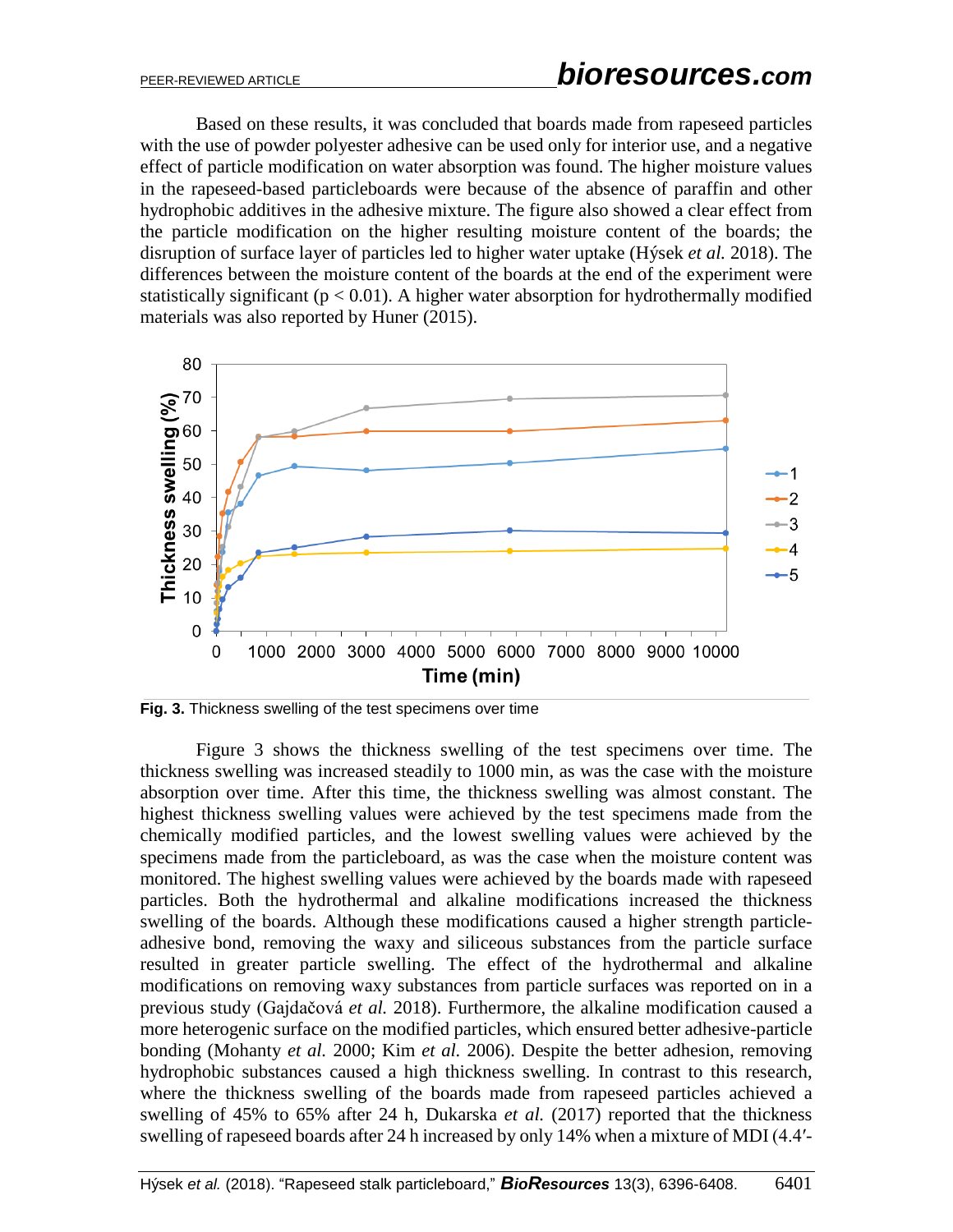methylenediphenyl Isocyanate) and PF (phenol–formaldehyde) adhesive was used. The same values for rapeseed board swelling achieved by Dziurka and Mirski (2013) and Dukarska *et al.* (2017) were also achieved by Dziurka and Mirski (2013), but with the use of pMDI adhesive. Mirski *et al.* (2012) used OSB to achieve a thickness swelling of 8.9% after 24 h.

The figure also shows a clear effect of the particle modification on the resulting thickness swelling of the boards. The differences between the moisture content of the boards at the end of the experiment were statistically significant ( $p < 0.01$ ).

Table 3 depicts the *NRC* and the thickness swelling of the boards. Boards made from the alkaline-modified particles had the highest thickness swelling values (70.7%), while the boards made from the hydrothermally modified particles achieved the highest *NRC* (37.8%). The OSB specimens exhibited the highest variability in the measured data.

| <b>Type of Board</b>             | Thickness Swelling (%) | $NRC$ (%)   |
|----------------------------------|------------------------|-------------|
| Reference                        | 54.7(7.7)              | 30.5(8.9)   |
| Hydrothermal<br><b>Treatment</b> | 63.1(7.1)              | 37.8 (12.2) |
| <b>Alkaline Treatment</b>        | 70.7 (9.8)             | 29.8(8.7)   |
| Particleboard                    | 24.8(4.0)              | 8.6(9.3)    |
| <b>OSB</b>                       | 29.4 (15.0)            | 12.1(16.5)  |

**Table 3.** Thickness Swelling and *NRC* of the Boards

Values in parentheses are the coefficients of variation in %

Figure 4 shows the volumetric swelling of the test specimens. The volumetric swelling pattern was identical to that of the thickness swelling (see Fig. 3). The differences between the achieved volumetric swellings of the boards at the end of the experiment were also statistically significant ( $p < 0.01$ ).



**Fig. 4.** Volumetric swelling of the test specimens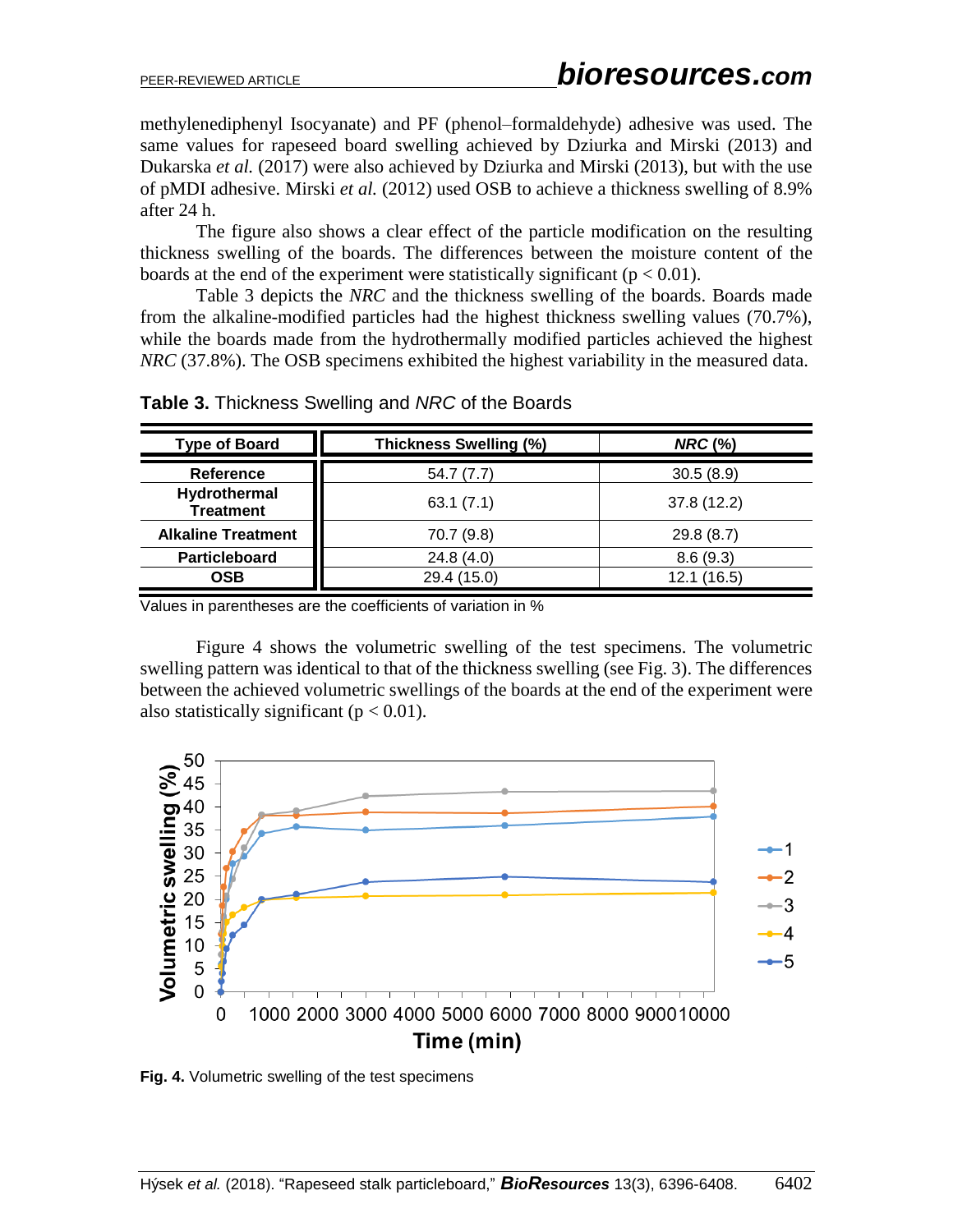Figure 5 shows that the highest internal bonding (0.505 MPa) was achieved with hydrothermally modified rapeseed board specimens (bars show 95% confidence intervals). Similar results were obtained by Dukarska *et al.* (2017), who examined the internal bonding of rapeseed particleboards using a mixture of MDI and PF adhesive, with a result of 0.48 MPa. Similar values were obtained by Dziurka *et al.* (2005), who used a UF adhesive constituting 14% of the total particle volume and reported a resulting strength of 0.51 MPa. In contrast, the highest strength values were achieved by Dziurka and Mirski (2013), who reported internal bonding values of 0.82 MPa with the use of a pMDI adhesive.



**Fig. 5.** Internal bonding of the boards

The results in this study indicated that the modification of the rapeseed particles improved the internal bonding of the boards in comparison with the reference set of rapeseed specimens, which achieved the lowest internal bonding values (0.340 MPa). By comparing the internal bonding results of the commercially produced OSB specimens with the results obtained by Mirski *et al.* (2012), lower internal bonding values were found in our study. The high internal bonding values may have been caused by the unusual vertical density profile of the boards made from rapeseed stalks. Because of the long press closing time, the highest density of the produced boards was reached in the middle of the vertical profile. An evaluation of the statistical significance of the differences in the tensile strength perpendicular to the plane of a board, corresponding with Fig. 5, is shown in Table 4.

**Table 4.** Statistical Significance of the Internal Bonding Differences

| <b>Type of Board</b> |    |      |      |      |      |
|----------------------|----|------|------|------|------|
|                      |    | s.   | s.   | s.   | ১.   |
|                      | s. |      | s.   | n.s. | s.   |
|                      | s. | s.   |      | s.   | n.s. |
|                      | s. | n.s. | s.   |      | n.s. |
|                      |    | ၁.   | n.s. | n.s. | ۰    |

Statistical significance done according to Tukey's HSD test; s.- statistically significant; n.s. – no significant difference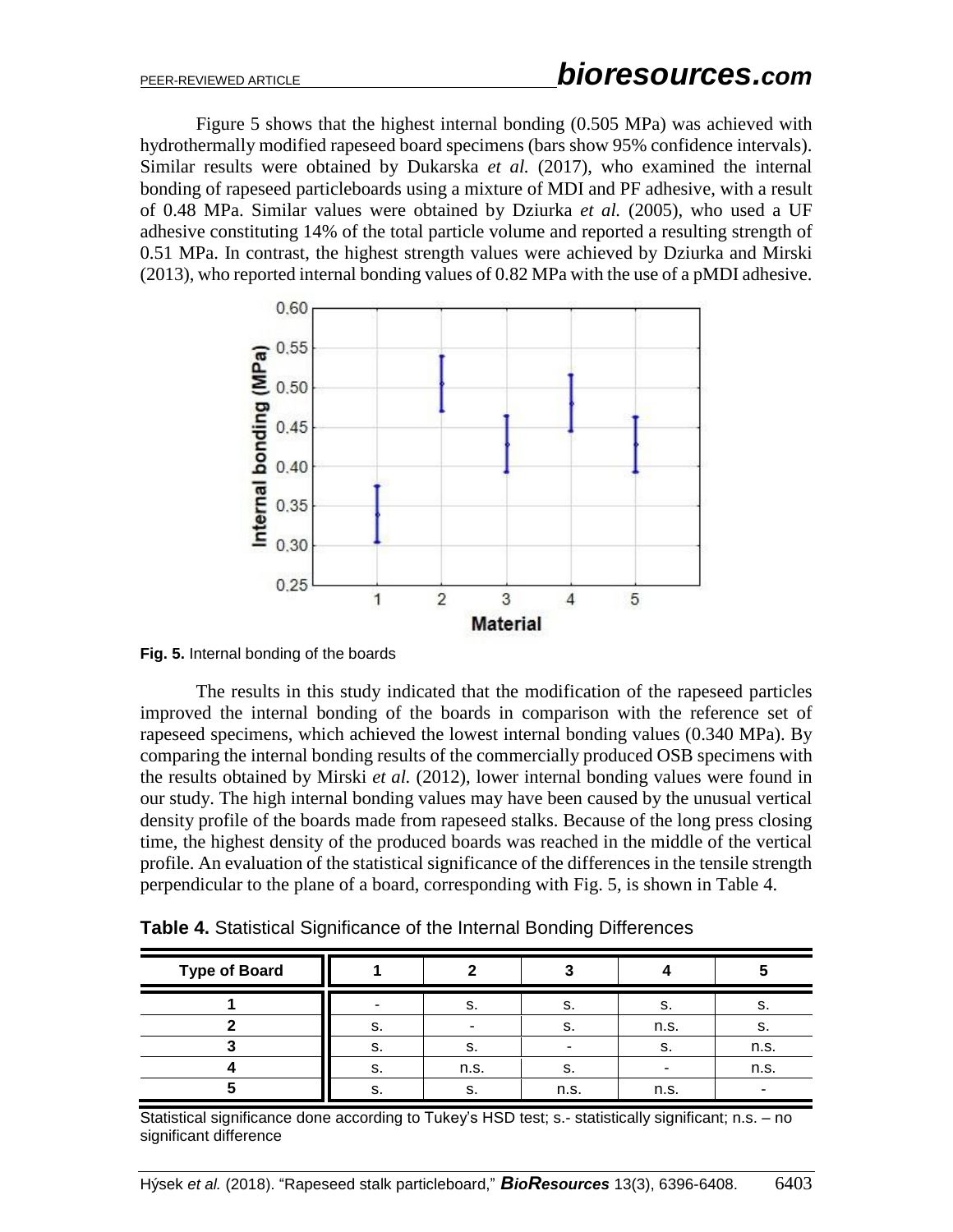Figure 6 shows a graphical representation of the results of the surface soundness tests (vertical columns represents 95% confidence intervals). The surface soundness test was not performed on the OSB specimens because this characteristic is not usually controlled in OSB. It is clear from Fig. 6 that the best results were achieved with material 4, which was a commercially available particleboard (0.325 MPa), and the worst results were achieved with material 3, *i.e.* a reference board developed by the authors without any modifications (0.119 MPa). When the modified particles were used in the materials developed by the authors, there was a trend of improvement in the tested properties with respect to the reference board; the properties of the water-modified boards (Material 2) improved by 16.7%, and the properties of the alkaline-modified boards (Material 1) improved by 33.5%. Although higher values were achieved by modifying the raw materials, the boards developed by the authors were still far behind the particleboards in terms of their values. In the article by Shalbafan *et al.* (2016), which also dealt with the surface soundness of particleboards, it was demonstrated that the results of this test were significantly affected by the board density. Shalbafan *et al.* (2016) tested boards with an approximate density of  $600 \text{ kg/m}^3$ , and in the case of the current study the density of the particleboards with a 1-mm thickness was approximately 862 kg/m<sup>3</sup>. This density was significantly greater than the density of the boards developed in this study at a corresponding thickness (450 kg/m<sup>3</sup> to 500 kg/m<sup>3</sup>), which explained the reason for the large difference in the surface soundness.



**Fig. 6.** Surface soundness of the boards

A statistical analysis according to Tukey's HSD test was also performed. The result of this analysis, which is shown in Table 5, was that no significant difference was observed between the developed boards (*i.e.* 1, 2, and 3). A significant difference was observed between all of the developed boards and particleboards.

Figure 7 shows SEM microscopic images of the broken bonds after tensile testing perpendicular to the plane of the boards. The effect of the modification on the nature of the failure was clear from the images. In the case of the boards made from untreated particles (Fig. 7b), there was only a failure between the adhesive and surface of the particle. In the case of the boards made from the alkaline-modified particles (Fig. 7a), a cohesive failure

Hýsek *et al.* (2018). "Rapeseed stalk particleboard," *BioResources* 13(3), 6396-6408. 6404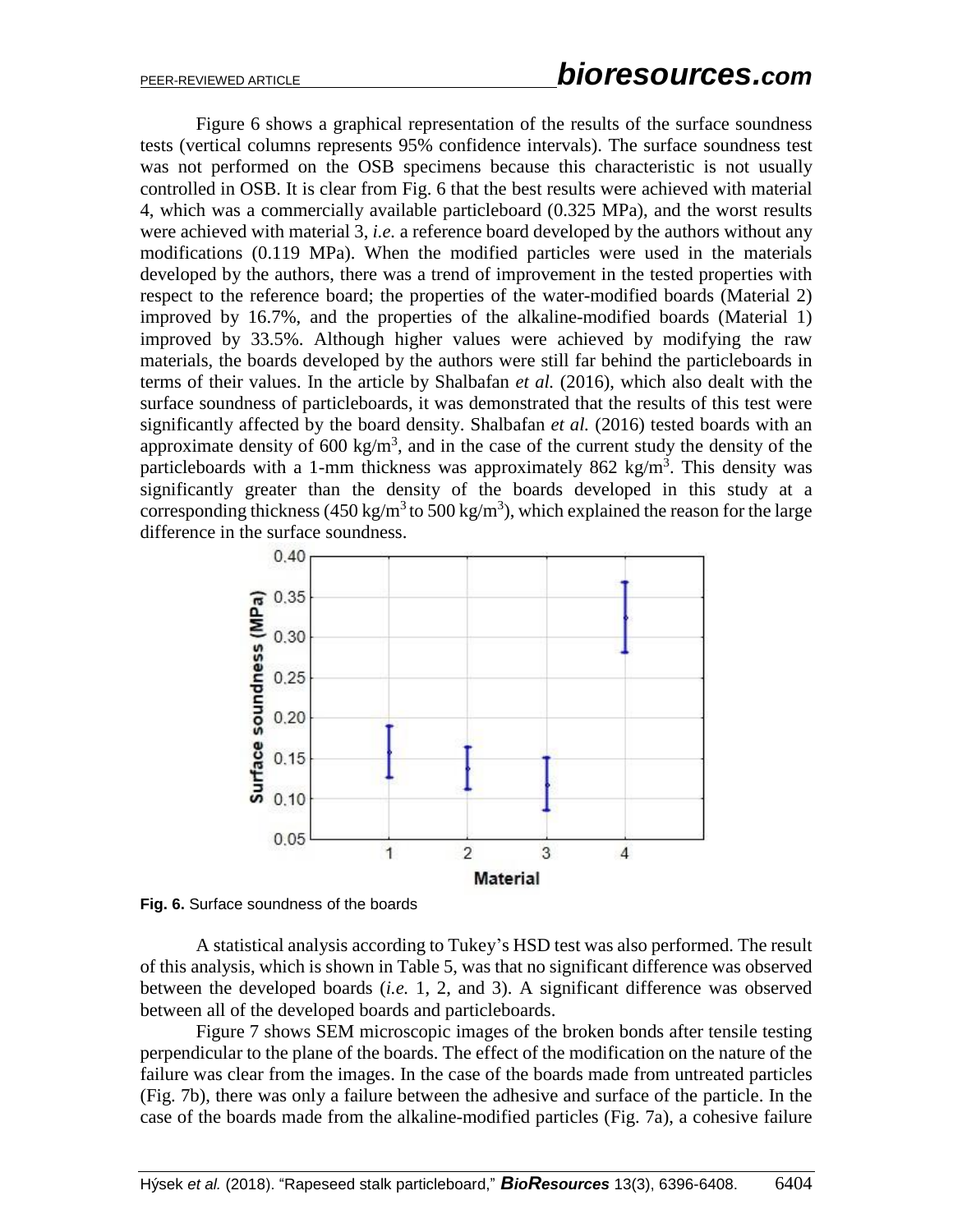of the particle material was observed, which indicated that the modified particle-adhesive bond was stronger.

| <b>Type of Board</b> |      |      |      |  |
|----------------------|------|------|------|--|
|                      |      | n.s. | n.s. |  |
|                      | n.s. |      | n.s. |  |
|                      | n.s. | n.s. |      |  |
|                      |      |      |      |  |

|  |  |  | Table 5. Statistical Significance of the Surface Soundness Differences |  |  |
|--|--|--|------------------------------------------------------------------------|--|--|
|--|--|--|------------------------------------------------------------------------|--|--|

Statistical significance determined according to Tukey's HSD test



**Fig. 7.** SEM pictures of the ruptured internal bonding samples: particles treated in NaOH – cohesive failure in the particle (a), and untreated particles – adhesive failure (b)

## **CONCLUSIONS**

- 1. The results indicated that the modification of the rapeseed particles had a statistically significant effect on the moisture absorption, thickness, and volumetric swelling. The highest swelling values were exhibited by boards with alkaline-modified particles. Conversely, the lowest swelling values were achieved by the boards with unmodified particles.
- 2. An effect from the modification of the rapeseed particles on the internal bonding was shown to occur. Boards made from the hydrothermally modified particles achieved the highest strength values compared with the commercially produced boards.
- 3. Compared with the particleboard, the surface soundness was not as high, but the highest mean internal bonding value was achieved with the boards containing unmodified rapeseed particles.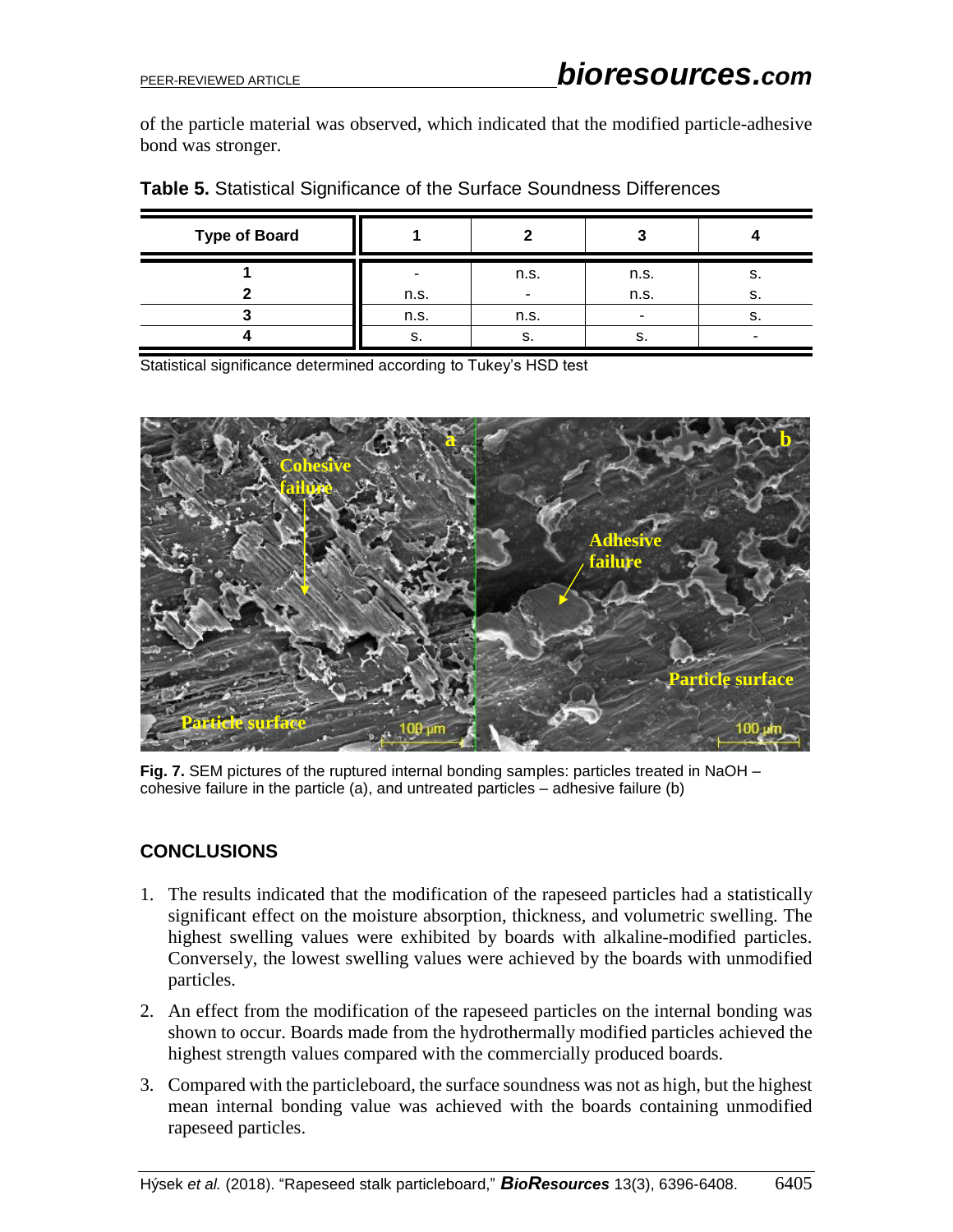- 4. The alkaline modification of the particles resulted in a stronger adhesive bond between the particles and adhesive. During an internal bonding test, boards made from these particles exhibited cohesive failures in the particles. Therefore, the modification of the particles increased the mechanical properties of the boards, but the physical properties deteriorated.
- 5. Modification of rapeseed particles before particleboard production could improve some properties of the boards. However further research needs to be carried out in order to eliminate negative effects of modification that were observed in this study.

# **ACKNOWLEDGMENTS**

This work was supported by the Czech University of Life Sciences Prague under the CIGA (project No. 20174306 and No. 20174305) and by grant "EVA4.0" (project No. CZ.02.1.01/0.0/0.0/16\_019/0000803), which was financed by OP RDE.

# **REFERENCES CITED**

- Akinyemi, A. B., Afolayan, J. O., and OluwatobI, E. O. (2016). "Some properties of composite corn cob and sawdust particle boards," *Constr. Build. Mater.* 127(30), 436- 441. DOI: 10.1016/j.conbuildmat.2016.10.040
- Cruz, V. C. A., Nóbrega, M. M. S., da Silva, W. P., de Carvalho, L. H., and de Lima, A. G. B. (2011). "An experimental study of water absorption in polyester composites reinforced with macambira natural fiber," *Adv. Mater. Res.-Swtiz.* 42(11), 979-984. DOI: 10.1002/mawe.201100840
- EN 311 (2002). "Wood-based panels. Surface soundness. Test method," European Committee for Standardization, Brussels, Belgium.
- EN 319 (1993). "Particleboards and fibreboards. Determination of tensile strength perpendicular to the plane of the board," European Committee for Standardization, Brussels, Belgium.
- Částková, T., Hýsek, Š., Sikora, A., Schönfelder, O., and Böhm, M. (2018). "Chemical and physical parameters of different modification of rape straw (*Brassica napus* L.)," *BioResources* 13(1), 104-114. DOI: 10.15376/biores.13.1.104-114
- de Melo, R. R., Santini, E. J., Haselein, C. R., and Stangerlin, D. M. (2010). "Properties of wood and rice husk particleboard in different proportions," *Cienc. Florest.* 19(4), 449-460. DOI: 10.5902/19805098899
- Dukarska, D., Czarnecki, R., Dziurka, D., and Mirski, R. (2017). "Construction particleboards made from rapeseed straw glued with hybrid pMDI/PF resin," *Eur. J. Wood Wood Prod.* 75(2), 175-184. DOI: 10.1007/s00107-016-1143-x
- Dziurka, D., Mirski, R., and Łęcka, J. (2005). "Properties of boards manufactured from rape straw depending on the type of binding agent," *Electronic Journal of Polish Agricultural Universities* 8(3).
- Dziurka, D., and Mirski, R. (2013). "Lightweight boards from wood and rape straw particles," *Drewno* 56(190), 19-31. DOI: 10.12841/wood.1644-3985.051.02
- Dziurka, D., Mirski, R., Dukarska, D., and Derkowski, A. (2015). "Possibility of using the expanded polystyrene and rape straw to the manufacture of lightweight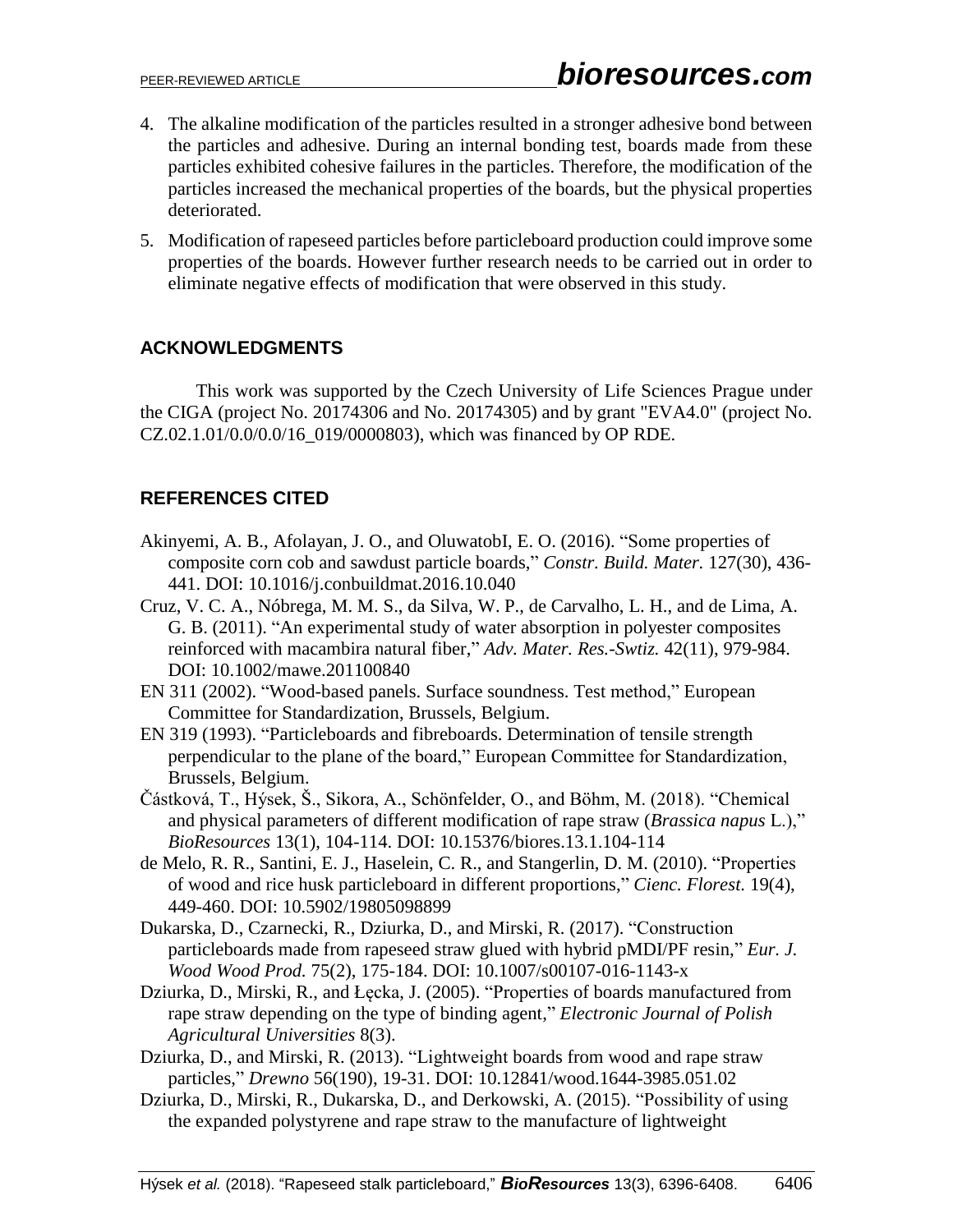particleboards," *Maderas-Cienc. Tecnol.* 17(3), 647-656. DOI: 10.4067/S0718- 221X2015005000057

- Eurostat (2015). *Agriculture, Forestry and Fishery Statistics*, Publications Office of the European Union, Luxembourg.
- Gaff, M. (2014). "Three-dimensional pneumatic molding of veneer," *BioResources* 9(3), 5676-5687. DOI: 10.15376/biores.9.3.5676-5687

Gaff, M., and Gašparík, M. (2013). "Shrinkage and stability of thermo-mechanically modified aspen wood," *BioResources* 8(1), 1136-1146. DOI: 10.15376/biores.8.1.1136-1146

- Gajdačová, P., Hýsek, Š., and Jarský V. (2018). "Utilisation of winter rapeseed in woodbased materials as a solution of wood shortage and forest protection," *BioResources* 13(2), 2546-2561. DOI: 10.15376/biores.13.2.2546-2561
- Goswami, D. N., Ansari, M. F., Day, A., Prasad, N., and Baboo, B. (2008). "Jute-fibre glass-plywood/particle board composite," *Indian J. Chem. Techn.* 15, 325-331.
- Halligan, A. F. (1970). "A review of thickness swelling in particleboard," *Wood Sci. Technol.* 4(4), 301-312. DOI: 10.1007/BF00386406
- Huner, U. (2015). "Effect of water absorption on the mechanical properties of flax fiber reinforced epoxy composites," *Adv. Sci. Techol. Res. J.* 9(26), 1-6. DOI: 10.12913/22998624/2357
- Hýsek, Š., Podlena, M., Böhm, M., Bartsch, H., and Wenderdel Ch. (2018). "Effect of cold plasma surface pre-treatment of wheat straw particles on straw board properties," *BioResources* 13(3), 5065-5079. DOI: 10.15376/biores.13.3.5065-5079
- Kim, J. A., Seong, D. G., Kang, T. J., and Youn, J. R. (2006). "Effects of surface modification on rheological and mechanical properties of CNT/epoxy composites," *Carbon* 44(10), 1898-1905. DOI: 10.1016/j.carbon.2006.02.026
- Mirski, R., Majka, J., and Dziurka, D. (2012). "The effect of residual swelling after drying on internal bond in OSB," *Drvna Ind.* 63(4), 241-247. DOI: 10.5552/drind.2012.1213
- Mohanty, A. K., Khan, M. A., and Hinrichsen, G. (2000). "Influence of chemical surface modification on the properties of biodegradable jute fabrics—polyester amide composites," *Compos. Part A-Appl. S.* 31(2), 143-150. DOI: 10.1016/S1359- 835X(99)00057-3
- Shalbafan, A., Tackmann, O., and Welling, J. (2016). "Using of expandable fillers to produce low density particleboard," *Eur. J. Wood Wood Prod.* 74(1), 15-22. DOI: 10.1007/s00107-015-0963-4
- Silva, D. W., Farrapo, C. L., Mendes, R. F., Mendes, L. M., Tonoli, G. H. D., and Guimarães Jr., J. B. (2016). "Use of castor hull and sugarcane bagasse in particulate composites," *Key Eng. Mater.* 668, 381-389. DOI: 10.4028/www.scientific.net/KEM.668.381
- Widyorini, R., Umemura, K., Isnan, R., Putra, D. R., Awaludin, A., and Prayitno, T. A. (2016). "Manufacture and properties of citric acid-bonded particleboard made from bamboo materials," *Eur. J. Wood Wood Prod.* 74(1), 57-65. DOI: 10.1007/s00107-015-0967-0
- Ye, X. P., Julson, J., Kuo, M., Womac, A., and Myers, D. (2007). "Properties of medium density fiberboards made from renewable biomass," *Bioresource Technol.* 98(5), 1077-1084. DOI: 10.1016/j.biortech.2006.04.022
- Zhang, L., and Hu, Y. (2014). "Novel lignocellulosic hybrid particleboard composites made from rice straws and coir fibers," *Mater. Design* 55, 19-26.